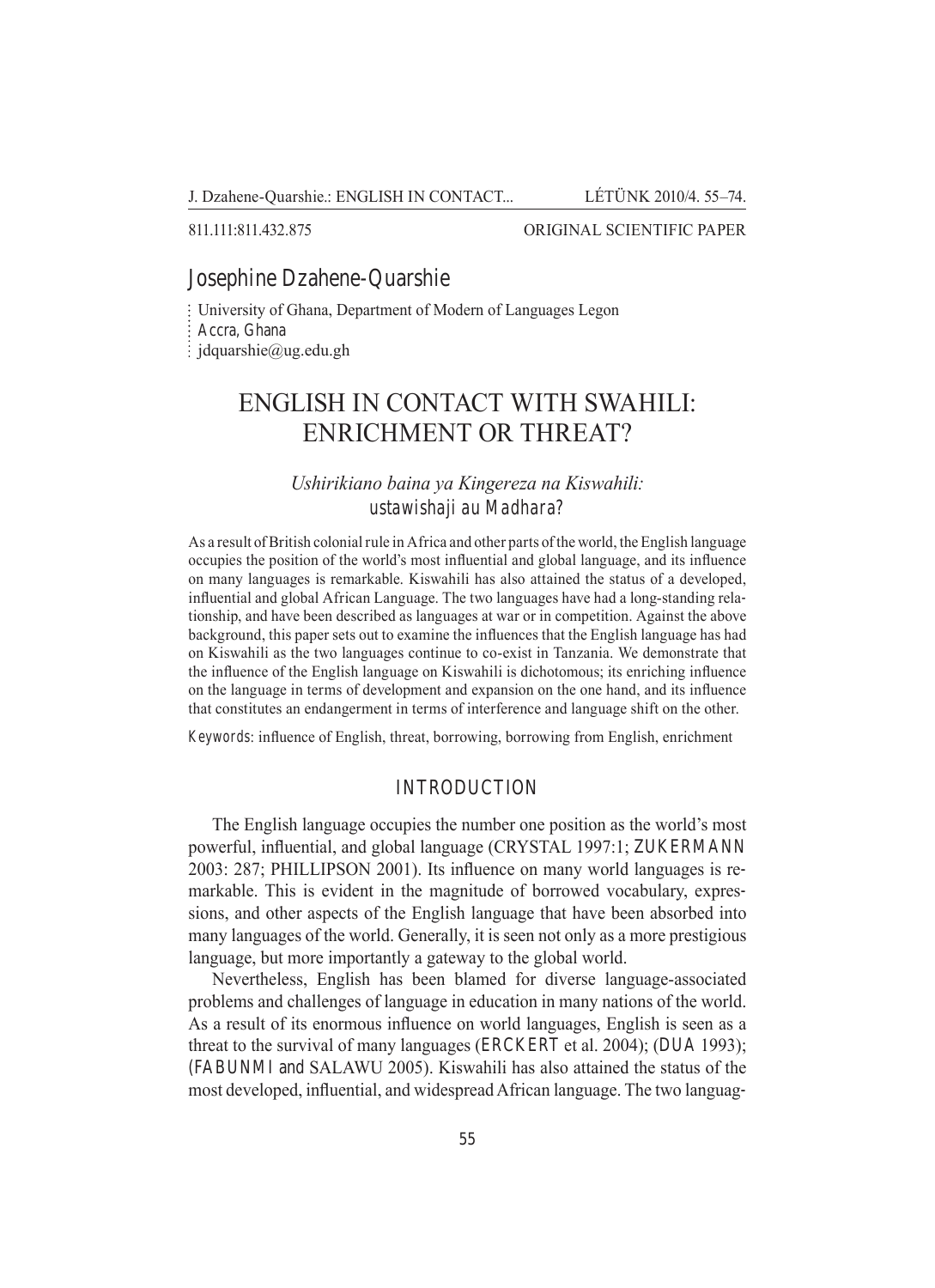es have had a long-standing relationship since the onset of the British colonial rule in East Africa (MAXON 1994); (PETZELL 2005). In fact, they have been described as languages at war or in competition. English as a colonial, imperial language undoubtedly has had a great influence on Kiswahili.

Against the above background, this paper sets out to evaluate the consequences of the contact between English and Swahili by examining the extent to which the English language has been influencing the Swahili language. We demonstrate that the influence of English on Swahili is two dimensional and, in a way, paradoxical. On the one the hand, we see the influence of English on Swahili as positive since it has served and still serves as a major source of enrichment to the Swahili language in terms of language expansion. On the other hand, considering other linguists' definition of what constitutes language endangerment (CRYSTAL 2001), we demonstrate that despite its enriching influence on Swahili in terms of language expansion, English poses a threat to it in terms of language shift. The above not withstanding, we point out the fact that although currently the enriching influence of English on Swahili outweighs its influences that pose a threat to it, the possibility that the threatening influence, as remote as it may appear to be, may become a reality in some years to come if measures are not taken to put in place certain mechanisms for language maintenance.

Sometimes the blames levelled at the English language are unfair, because the influence of English today on most world languages is consequential rather than deliberate.

Shortly after independence, when Swahili was declared national and official language of Tanzania, the general feeling was that the table turned and Swahili was elevated to its rightful place in Tanzania, and it was also made the medium of instruction for primary level education, a compulsory subject at secondaryschool level and an optional subject at the tertiary level. This was a first step by the post-colonial government to elevate the Swahili language.

Despite the deliberate elevation of Swahili, the position and influence of English in Tanzania continues to grow strong in key areas such as drafting of bills in parliament, high court proceedings, official documentation in government and private institutions such as banks as well as advertising.

The fall of *Ujamaa* (African Socialism) has led to a resurgence of English in Tanzania, especially in matters related to language in education and the job market (DZAHENE-QUARSHIE 2009: 62).

The truth of the matter is that the energies and efforts that were put into the elevation of the Swahili language during the immediate post-colonial period were not sustained. That this situation was going to emerge was not surprising, since as far back as in the days of the late President Nyerere, when as the father of *Ujamaa* and a strong promoter of the Swahili language, he stated that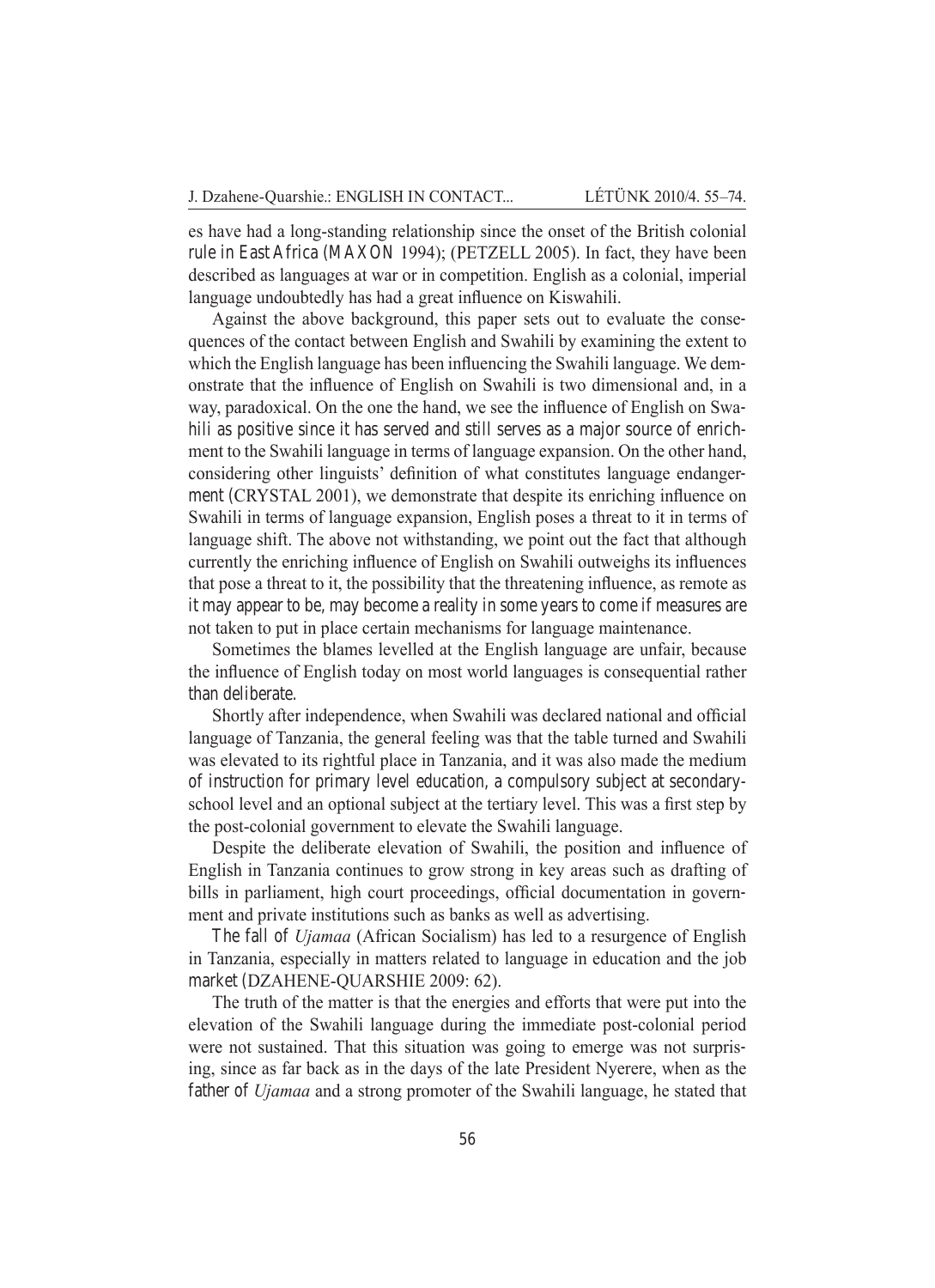Tanzania needed the English language for participating in the world outside Tanzania.

In the following sections, we first take a look at the language endangerment phenomenon. Next, we discuss the global influence of English. Then we examine Swahili as an influential and global language and compare it with English. We then examine the positive and negative consequences of the contact between English and Swahili. Finally, we evaluate the contrastive consequences, and draw our conclusion.

### Language Endangerment

It is estimated that there are over 6000 languages in the world and out of these only 4% account for 96% percent of the world's population. About 25% of languages have less than 1000 speakers (CRYSTAL 2000: 14). The reality here is that there is the possibility of the extinction of some, if not all, of these minority languages sometime in the future. CRYSTAL (2000) identifies language contact as one of the major causes of language endangerment. He states that when a dominant culture becomes assimilated into a weaker one, the language of the weaker culture often becomes endangered. This linguistic phenomenon of language endangerment that may lead to eventual death has become a concern for linguists. CRYSTAL (2000: 20) identifies three levels of endangerment: safe, endangered, and extinct. Although Kiswahili would normally not be perceived as a weak language, it could be such in relation to English. Therefore, English can be viewed as the dominant language and Swahili the weaker. Having been in contact with the Swahili language for about a century, the question then is whether the English language poses a threat to Swahili.

Concerns have been raised by linguists such as CRYSTAL (2000) and ECK-ERT et al.  $(2004)$  about a phenomenon referred to in the literature as "language" death". According to Crystal, a language is described as a dead language when it is unwritten, unrecorded and its last speaker dies (CRYSTAL 2000: 2). ECK-ERT et al.  $(2004: 107)$  state that this phenomenon:

*"… is highly dependant on social factors. Whenever a dominant language is introduced into a less powerful society, the indigenous population may regard the new language as more prestigious than their native language … and therefore gradually turn bilingual. The country's indigenous language is in time abandoned and/or incorporated into the foreign one. Furthermore, the minority language ... becomes appropriate for use in fewer and fewer contexts until it is entirely supplanted by the incoming language."*

CRYSTAL (2000) points out that among the causes of language death is cultural change and language replacement. The major cause he attributes to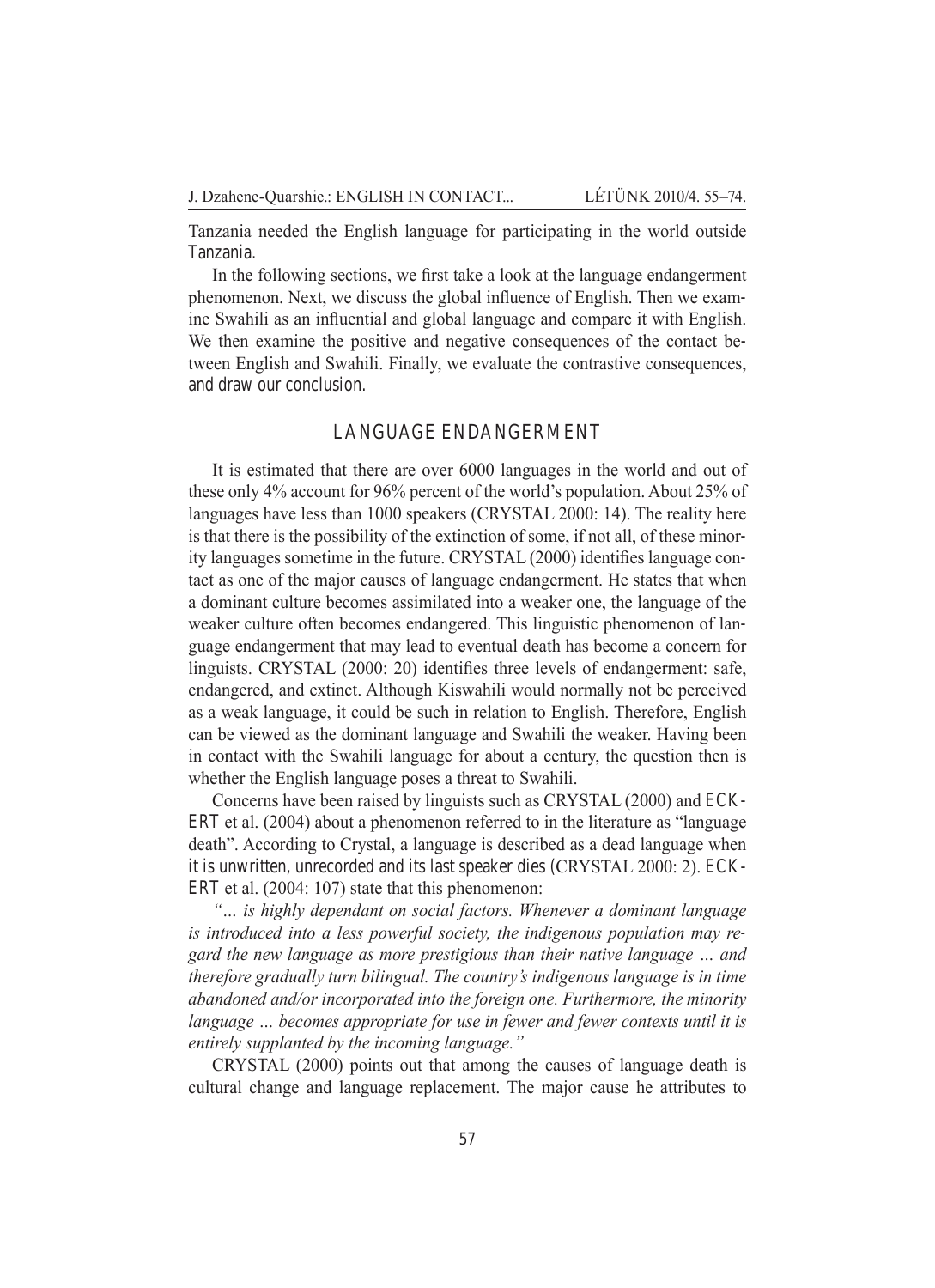negative attitudes to a language by both governments and local communities. ECKERT et al. (2004: 106) pose the question, "Is English a killer language?" Indeed extended research has been undertaken to expose the threats that English poses to weaker languages.

Globalisation has also been recognised as central to the problem of threat, and English has been described as: "*integral to the globalization process that characterizes the contemporary post-war phase …on all continents." (Phillipson 2001: 187).*

Therefore, to some extent the English language is seen as central to the problem of language endangerment and therefore the cause of worry for the future of many less influential languages.

Central to the problem of language endangerment is the language shift phenomenon. Language shift has been described in the literature as a linguistic phenomenon which leads speakers of a language to use their language in fewer domains with respect to other languages or lose proficiency in their language in favour of other, usually more prestigious languages. (e.g. FISHMAN 1964, 1991,Veltman 1983, and Bastardas-Boada 2007).

It is interesting to note that while a lot of effort in research is devoted to uncovering the negative effects of the influence of English on world languages and how language death must be prevented, not much has been done by way of uncovering the enrichment and enhancement that world languages have received as a result of their contact with English.

Although it is important to sustain indigenous languages by ensuring that they are spoken by a growing population, it is equally important to note that a language cannot grow and develop in a vacuum, especially not in this age of globalisation where technology and ICT have become the order of the day. This is where the usefulness of English or the role English as a source of enrichment is seen.

The imperialistic factors associated with English, especially in former British colonies, usually overshadow the positive influence of English on indigenous languages. Not only has the English language influenced languages of former colonies, but other European languages as well, such as German and Spanish (D'ARTIBALE et al. 2008: 1-63).

#### Global Influence of English

The spreading and influence of English was mainly achieved through British migration and colonisation. Initially, the English language spread through the migration of its people to the Americas, Australia, Canada and other places (CRYSTAL 1997: 24-34). Subsequent to this, the spread of the English language was achieved mainly through colonisation.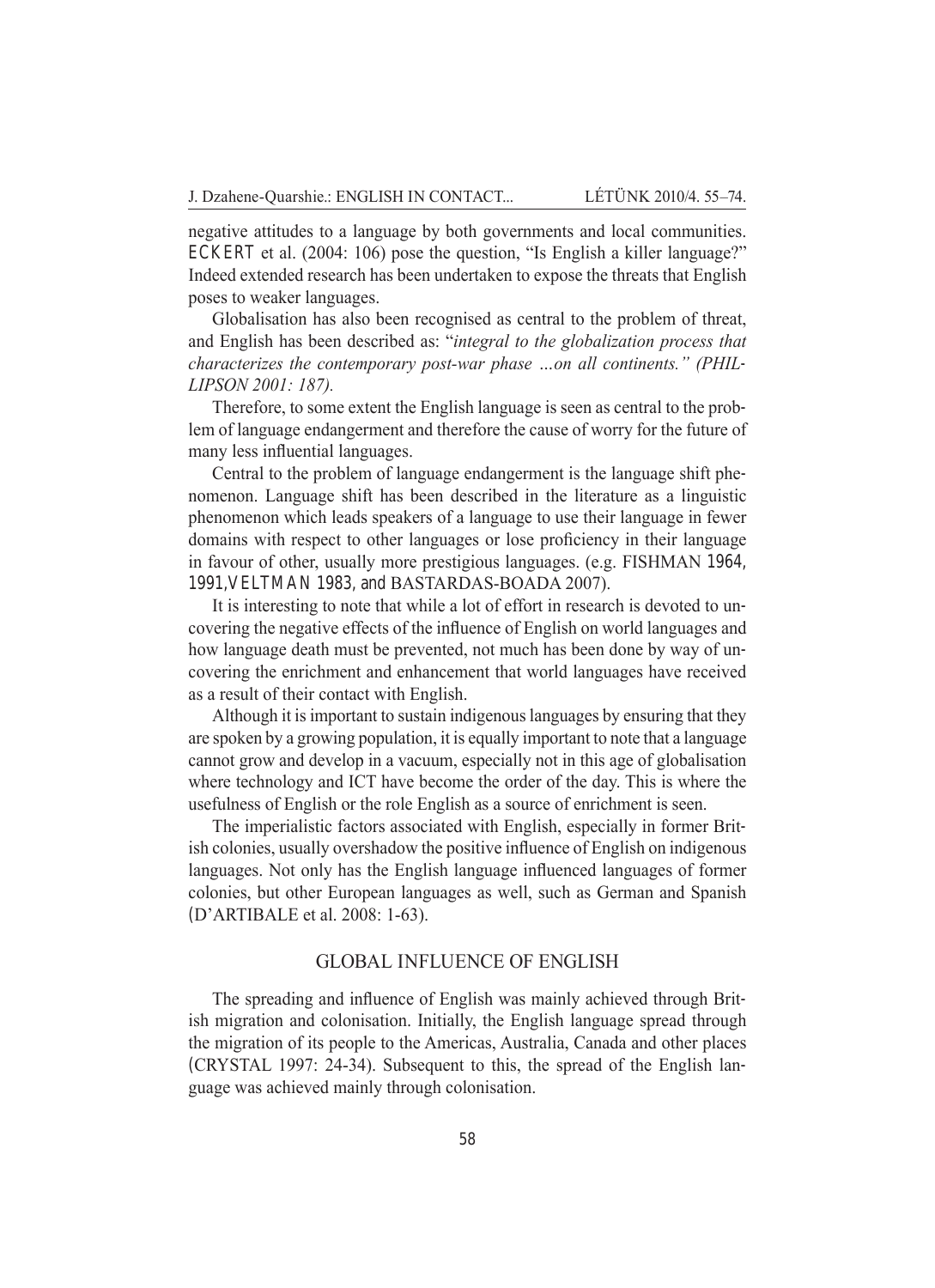The British colonial period is marked by two phases: the first phase covers its colonisation of places like Cyprus, Malta, Gibraltar, the Isle of Man, Ireland and Scotland from about the 9<sup>th</sup> to the 16<sup>th</sup> century. The second phase of British colonial period is marked by its conquests in Asia and Africa. In Asia, they formed colonies in countries like India and Hong Kong; in Africa, the British ruled in areas that cover countries such as present Ghana, Nigeria, Uganda, Kenya and Tanzania.

The influence of the English language in former British territories is multifaceted, and its consequences on language related issues such as official language and language in education is enormous. Often it is the English language that fuels the expansion and development of many languages of the world through different levels of borrowing.

The English language has influenced not only the languages, but also literature and educational policies in many parts of the world, especially in former British colonies. Today, English is used in one capacity or the other in many countries all over the world. It is said to be the language spoken by the greatest number of non-native speakers (ETHNOLOGUE 2005) and it is the official language of about 74 countries worldwide (Tonkin 2003: 7, culled from Skutrubb-Kangas 2000: 300).

The influence of English that emerged during the British colonial rule has contributed to language problems in the post-colonial period. This influence can be seen from the fact that the English language still plays a vital role in most of its former colonies. In former colonies such as India, Hong Kong, Ireland, Scotland, Cyprus, Malta, Gibraltar, Ghana, Nigeria, Tanzania, Kenya and Uganda, English is used in one official capacity or the other. Initially, the influence of English in these colonies was attributed to imperialism, which is the imposition of English on these territories by the British as an imperial or superior language. However, in relatively recent times, the influence of English is attributed to the fairly new label, globalisation. This implies that the influence is borne out of necessity and not of compulsion (CRYSTAL 2000). The world has become a global village, and to a great extent English has become the gateway to this global village. In order to participate fully in it, English is essential. This has become the dilemma of many nations. While the promotion of local languages is seen as essential, the promotion of English seems to be deemed even more essential.

The global phenomenon has been such that many languages of the world continue to be inundated with English vocabulary and expressions. It is important to note that this phenomenon is not limited only to languages of former British colonies but also extends to other European languages such as Spanish, German and Danish. It is therefore important to understand that today the influence of English on languages of the third world cannot be attributed only to imperialism, but also to the globalisation process, where English has become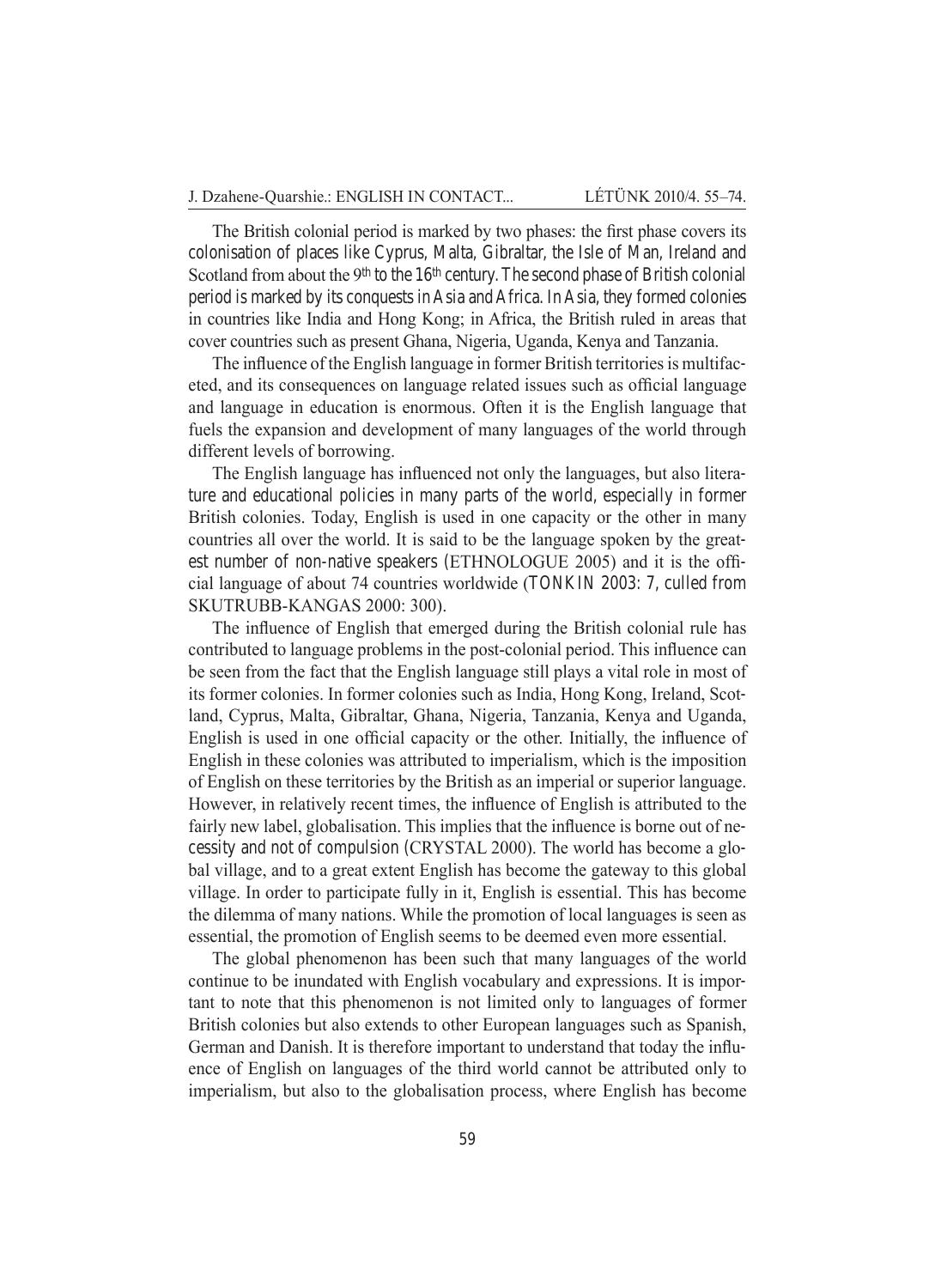central even in originally non-English-speaking countries in Europe such as the Scandinavian countries and Germany. In many former colonies such as Ghana, Nigeria, Kenya and Uganda the end of colonization did not result in the abandonment of English. English continued to play its role as a *lingua franca* and a unifier. Although there were strong nationalistic sentiments, the adoption of English for official purposes was deemed to be the best option for these states under the circumstances.

The influence of English in the form of the elevation of English above local languages has led to rivalry between English and local languages. The quest to elevate local languages and the realities of globalisation and the English language has resulted in what can be referred to as an outbreak of language crises, in places such as Hong Kong and Malaysia and Tanzania. Language crises occur in several situations: the situation where there is no clear-cut language policy; where there are more than one media of instruction; where local languages are promoted by government but the people prefer English because of globalisation.

#### The Influence of Swahili

While English has earned the label of 'the most influential and global language' of the world, Swahili can be regarded as one of the most, if not the most, influential African language. Indeed, it has been described as having achieved globalization to some extent in the areas of research, teaching of Swahili, ICT and the broadcast media (MOSHI 2006); (KIHORE 2005). Swahili, therefore, is also a powerful language in its own right. Kiswahili is the *lingua franca* of the whole of the East African region. It has a strong presence in the developed world especially in Europe and America. The teaching and study of Swahili as well as research on the language are quite widespread across the globe. Most of the world's recognised international media houses such as the BBC and VOA have some slots for broadcasts in Swahili.

Although relatively, Swahili can be said to be the most influential African language, its influence is quite limited in several ways compared to English. While English is used as a *lingua franca* in many parts of the world including both former British colonies and Europe, Australia, America and parts of Asia, Swahili can be said to be the *lingua franca* only in East Africa.

English is used as a medium of instruction in many of its former colonies. Kiswahili is a medium of instruction only in Tanzania and also only at primary school level. Swahili is one of the most studied African languages, but the study of English globally surpasses Swahili by far.

Basically, next to Arabic, which served as the major source of enrichment to the Swahili language for centuries, the English language has served as the main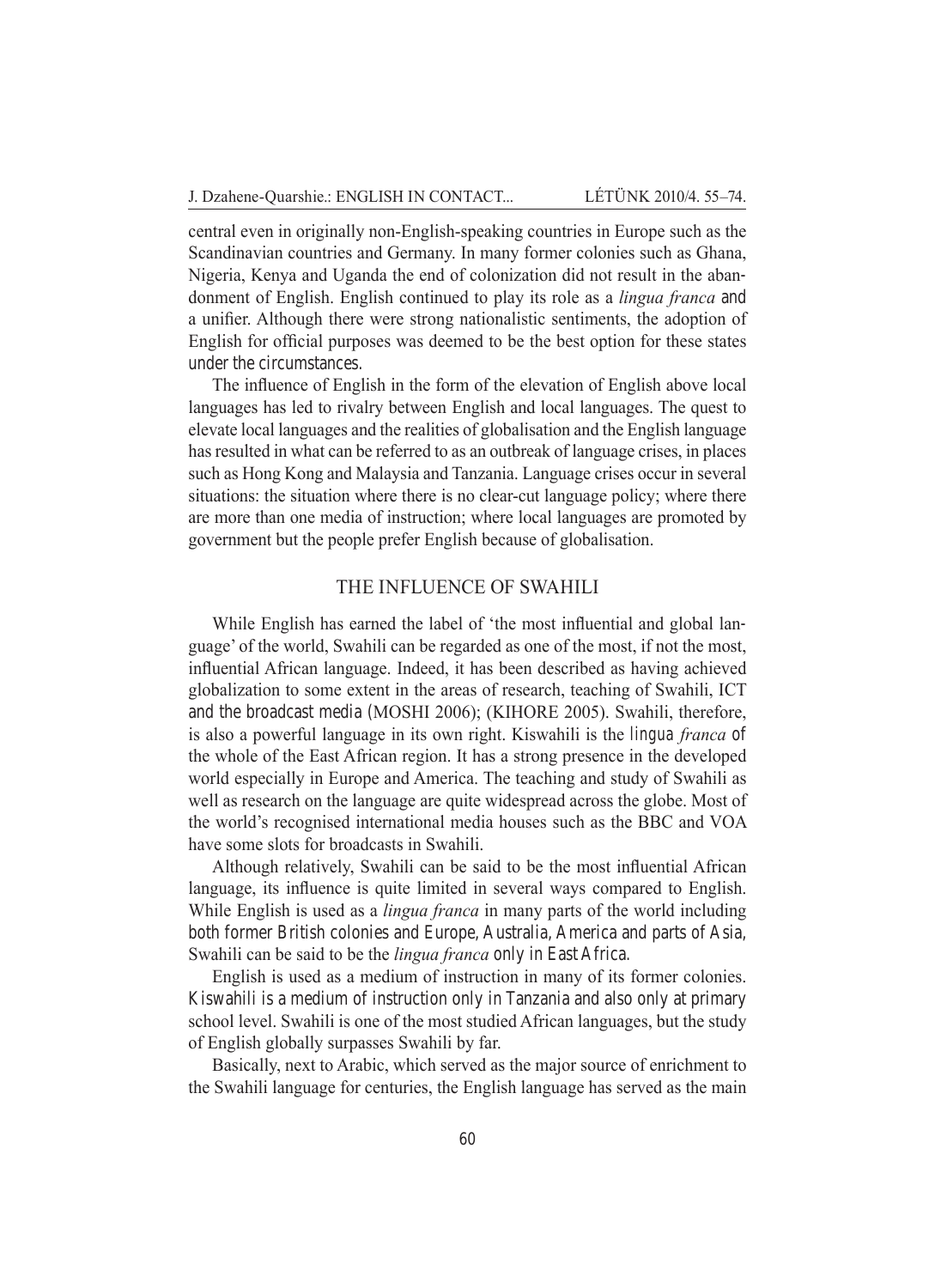source of enrichment to the Swahili language for the past century. GOWER (1952) in his paper *Swahili borrowing from English* stated that during the last thirty to forty years, Swahili has enriched its vocabulary particularly from English (i.e. from about 1910 till 1920), and this fact still holds today.

In both global and African organisations, English features as the number one working language. In the UN, AU, EAC English remains the first working language. In terms of the print media, radio and television, English is much more dominant than Swahili. Apart from global radio stations like BBC, VOA etc. that have Swahili slots, Swahili broadcasts are virtually limited to East Africa (Kihore 2005; Dzahene-Quarshie 2009b).

#### Influence for Enrichment

Although the initial effort to strengthen the Swahili language was pioneered by European missionaries, the British Colonial Government upon accepting responsibility for its sphere of influence in East Africa took concrete steps to elevate the Swahili language to a level. The Swahili language was hitherto written in the Arabic Script. It was the British government that set up the Inter Territorial (Swahili) Language Committee (ILC) in 1929 to standardise the Swahili language for the purpose of education (WHITELEY 1968). In addition to standardisation, the colonial government also ensured the publication of educational materials in the language; they also instituted Swahili as the medium of instruction at some stage of primary education. Although the Swahili language had grown and expanded and attained the status of a coastal *lingua franca* by the mid 18th century, this promotion of the Swahili language by the British Colonial Government propelled Swahili to emerge as a fully documented and standardised African language.

The influence of English on Swahili can be subcategorised severally: its influence on the language, its influence on literature, its influence on culture etc. However, in this paper, our focus is on its influence on various aspects of the Swahili language itself.

### Expansion through English Loans

English has had a great influence on Swahili in the area of borrowing. A large vocabulary that deals with a wide range of subjects including ICT, sports, entertainment, science and technology are borrowed from English, especially in this era of globalization and ICT. Because Swahili is very dynamic and tries to keep abreast with global advancement, it has had to rely heavily on the English language for vocabulary injection, and the rate at which it absorbs vocabulary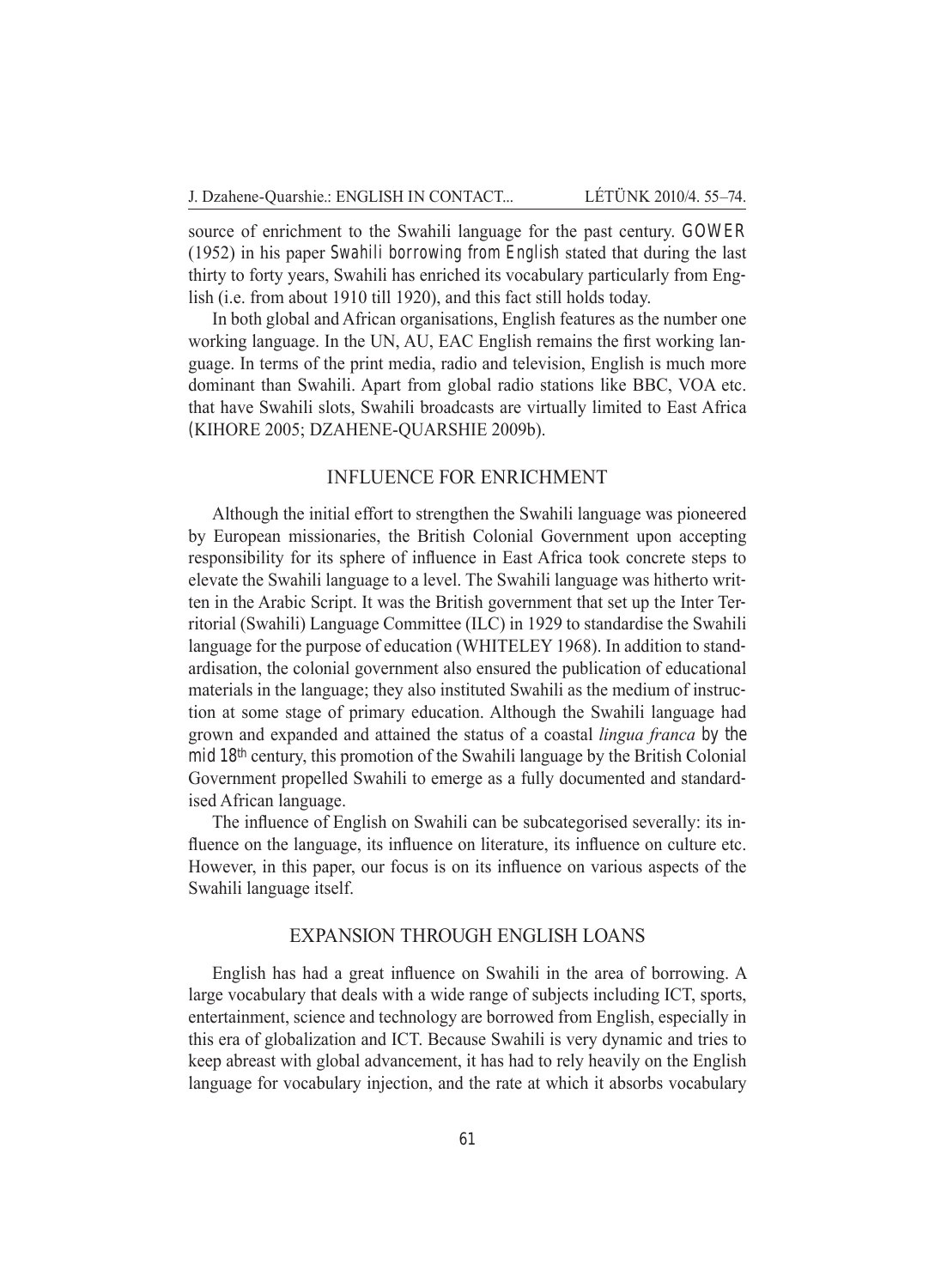from English is phenomenal. Up to the era of British colonial rule, the Swahili vocabulary was infused with vocabulary from their former colonial masters' language, Portuguese, German and especially Arabic. As a result of the longstanding relationship between the Swahili people and the Arabs, and also the adoption of the Islamic religion, the percentage of words of Arabic origin in Swahili was very high until the onset of the British colonial rule up to date, when the Swahili language began to borrow mainly from English (PERTZELL, 2005: 85). The English language has since virtually replaced Arabic as the main source of vocabulary expansion of the Swahili language for close to a century. The enriching influence of English is therefore manifested mainly in the area of vocabulary expansion in the Swahili language.

#### The Borrowing Process

This vocabulary expansion is achieved through a series of phenomena, namely: the adoption and assimilation of mainly lexical items such as nouns and verbs from the English language, and the formation of hybrid lexical items formed from Swahili and English. We will now briefly illustrate the various kinds of borrowings from English. The data of borrowed items used in this paper was extracted from a range of Swahili newspapers from Tanzania: Mtanzania, Raia, Nipashe and Alasiri, and the TUKI Swahili-English dictionary. A few borrowed items have been cited from PERTZELL (2005). Although there is to some extent standardisation liberalism in Swahili newspapers, the fact is that these non-standard vocabularies are a reality.

We view borrowing from English to Swahili as both a natural and an artificial process. Natural because some English words just find their way into the language effortlessly and become accepted by all. Others are injected into the language through the deliberate process of coinage.

From the onset of independence, the first agency that was charged with the responsibility of ensuring vocabulary expansion in all areas in order to keep the Swahili language abreast with globalisation, science and technology, was the BAKITA (National Swahili Council) (PETZELL 2005: 86); (LEGÉRE 2006: 176). Another institution that has been involved in the expansion of the Swahili language through borrowing and standardization is the Institute of Kiswahili Research (TUKI) (Sewangi 2007:334).

Several categories of borrowing from English can be identified in Swahili. Our aim here is to illustrate the extensive role English plays in vocabulary expansion in Swahili by illustrating the wide range of areas that these borrowings cover, such as science and technology, sports, entertainment and miscellaneous areas as well as the types of borrowing that take place.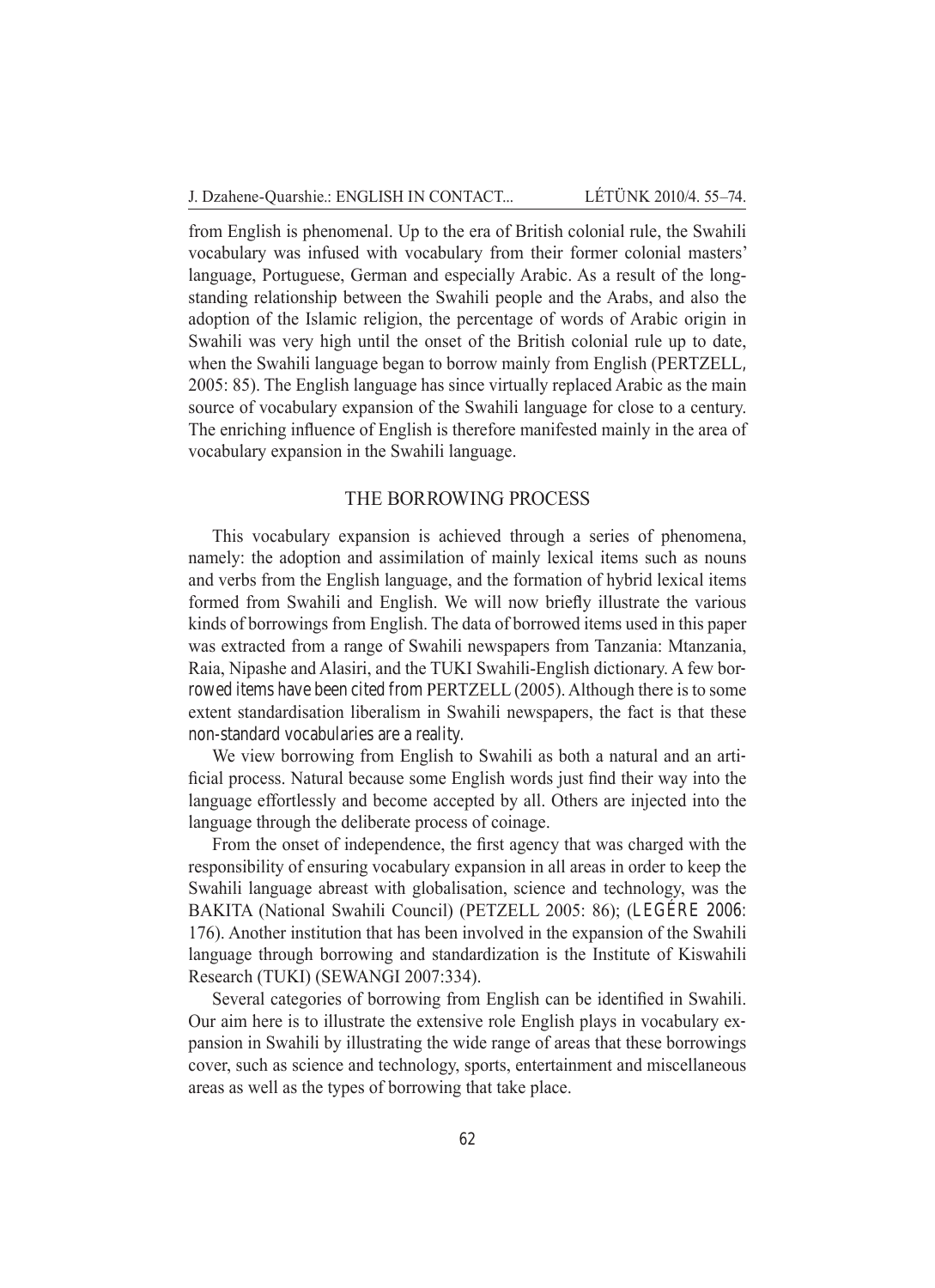## *Single Item Loans*

These are mainly nouns. They are made of English words that have been subjected to some level of assimilation into the Swahili language structure.

| <b>Sports</b>                 |                            |                |  |
|-------------------------------|----------------------------|----------------|--|
| English words                 | Swahili rendition singular | plural         |  |
| Coach<br>kocha                |                            | makocha        |  |
| Goalkeeper<br>kipa            |                            | makipa         |  |
| Match                         | mechi                      | mechi          |  |
| Team                          | timu                       | timu           |  |
| League                        | ligi                       | ligi           |  |
| Penalty                       | penalti/penati             | penalti/penati |  |
| Corner                        | kona                       | kona           |  |
| Forward                       | fowadi                     |                |  |
| Science and technology        |                            |                |  |
| Alchemies                     | alkemi                     | alkemi         |  |
| Alloy                         | aloi                       | aloi           |  |
| Ammonia                       | amonia                     | amonia         |  |
| anatomia<br>Anatomy           |                            | anatomia       |  |
| Bacteria                      | bakteria                   | bakteria       |  |
| Education                     |                            |                |  |
| School                        | skuli                      | skuli          |  |
| Secondary                     | sekondari                  | sekondari      |  |
| Campus                        | kampas                     | kampas         |  |
| Lecture                       | lekcha                     |                |  |
| Entertainment                 |                            |                |  |
| Film                          | filamu                     | filamu         |  |
| Dance                         | densi                      | densi          |  |
| Drama                         | drama                      | drama          |  |
| Loan verbs                    |                            |                |  |
| Change                        | chenji                     |                |  |
| Hybrid – compounds            |                            |                |  |
| Swahili stems + English stems |                            |                |  |

*Mwana soka* soccer player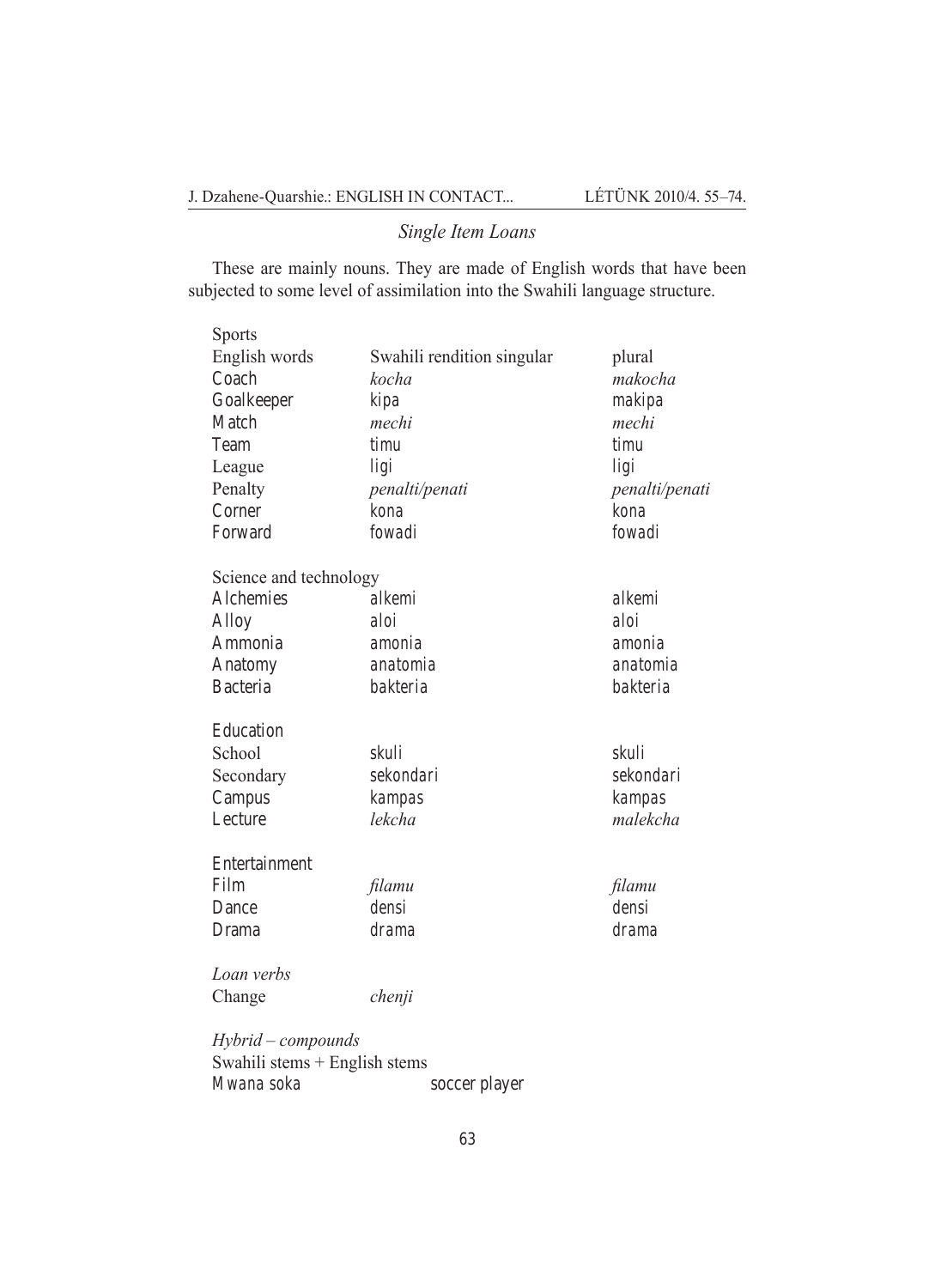J. Dzahene-Quarshie.: ENGLISH IN CONTACT... LÉTÜNK 2010/4. 55–74.

| Raundi tatu | third round |
|-------------|-------------|
| Kadi njano  | yellow card |
| Raundi nusu | half time   |

Swahili adjective + English noun. *Nusu fainali* semi finals

|             | Phrasal verbs (Swahili verb+English noun) |
|-------------|-------------------------------------------|
| Pata kona   | win a corner                              |
| Toa kadi    | show a card                               |
| Weka rekodi | break a record                            |
| Cheza rafu  | play roughly                              |

*Coinages* Deliberate coinage, mainly by the IKR (Institute of Kiswahili Research) *Utandawazi* globalization *Barua pepe* e-mail

*Influence on phonology (Borrowed sound sequences)*

Borrowing from English has led to the adoption of new consonant clusters in Swahili. Though certain consonant sequences such as *fs, bd, fl* have entered the Swahili language through Arabic, certain sounds sequences that usually would not occur next to each other without an intercepting vowel now exist in Swahili morphology as a result of borrowing from English. Examples of such consonant sequences are found in words such as:

| soksi        | socks                           |
|--------------|---------------------------------|
| Diski        | disk                            |
| <i>Spika</i> | speaker (speaker of Parliament) |
| Dikteta      | dictator                        |
| Digrii       | degree                          |
| klabu        | club                            |

Consequently, this has brought about more CCV syllables in Swahili. The basic syllable structures in Swahili are:

| C                | $\rightarrow$ | m / bo / na/ | why      | n/go/ma   | dance   |
|------------------|---------------|--------------|----------|-----------|---------|
| $CV \rightarrow$ |               | $a$ /ja/ li  | accident | a /mi /ni | believe |
|                  | $\rightarrow$ | ma/a/na      | meaning  |           |         |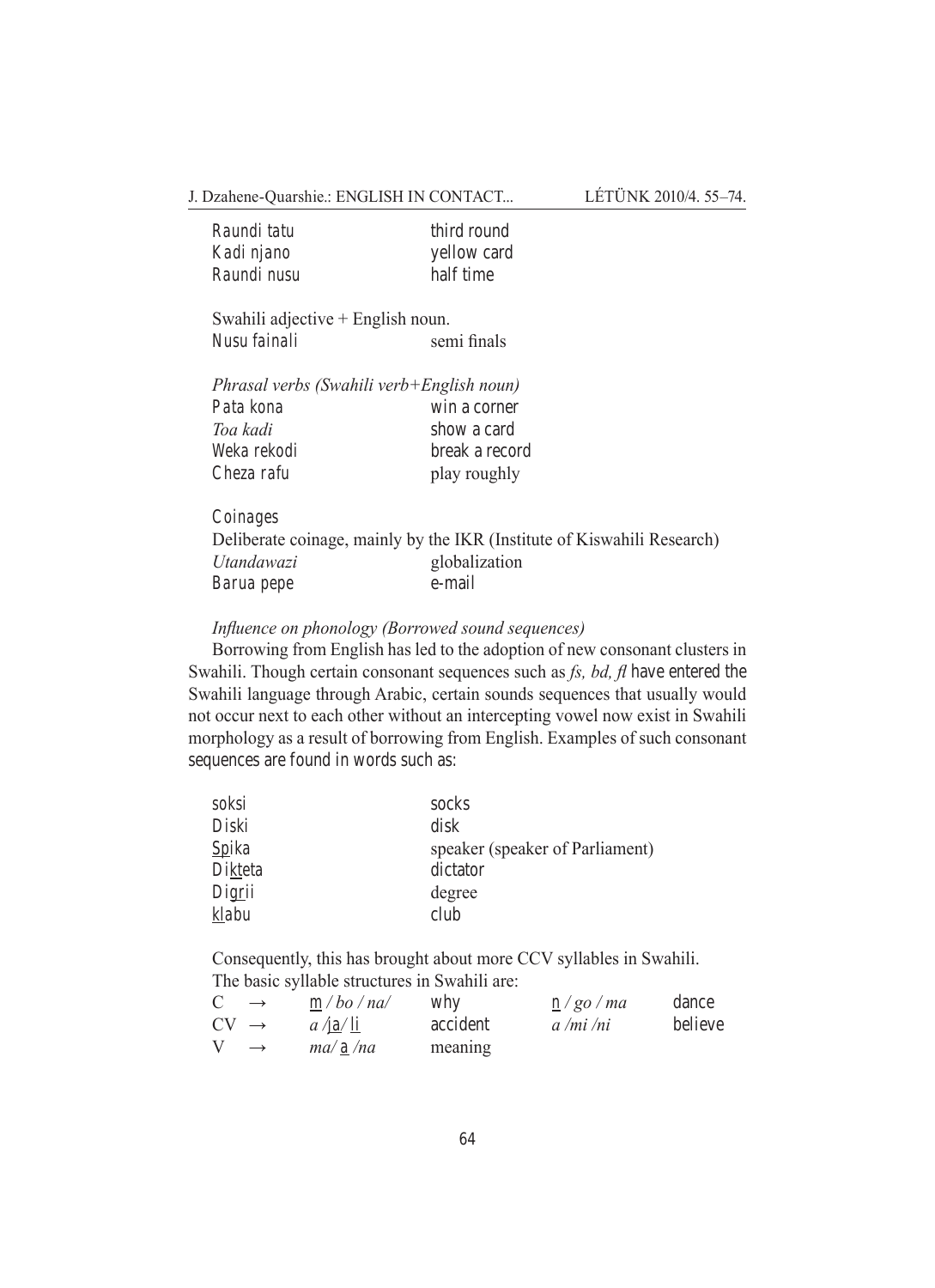J. Dzahene-Quarshie.: ENGLISH IN CONTACT... LÉTÜNK 2010/4. 55–74.

Some borrowed items affect the basic syllable structure of the language. *Spi/ka* speaker, *Kla/bu club, Se/kre/ta/ri/e/ti* secretariat

*Fe/ bru/ a/ ri* February *pla/ sti/ki* plastic

In the above, we have CCV constituting a syllable, but in the Swahili language where we have the sequence CCV, the first C ought to be syllabic and also in Swahili, the only syllabic consonants are nasals as in *[mgeni]* 'visitor', *[ndizi]* 'banana'. If the nasal on its own is not syllabic, then the nasal and the following consonant constitute a single phonetic sound as in  $nya/ma$  [*nama*] 'meat' where  $n\chi$  constitutes one phonetic sound  $n$ . The third environment where the CCV sequence occurs is where we have a nasal followed by a consonant with the same place of articulation like *nd, ng* or *mb* plus a vowel as the final syllable of a word as in *m/go/mba* 'banana tree' and *pe/nda* 'love'. Thus, the CCV sequences that are authentic to Swahili are very distinct from the ones Swahili has adopted through borrowing.

Borrowing has also brought about a choice of words in Swahili. It is not always the case that English words are borrowed as a result of the lack of appropriate Swahili words. Sometimes words are adopted from English despite the existence of their equivalents in Swahili. This brings about expansion and choice in the language. Examples of such words are:

| Swahili         | English loan       | English gloss         |
|-----------------|--------------------|-----------------------|
| piga chapa      | taipi              | type                  |
| mchezaji        | mwanasoka (hybrid) | footballer            |
| mchezo wa mpira | soka/mechi         | Soccer/football match |

Code mixing of Swahili with English is another area in which English has influenced Swahili greatly. Code mixing of Swahili with English in speech is gradually becoming integrated in normal speech in Tanzania. It is very common these days to notice code switching in the utterances people make. Language in up and coming Tanzanian movies are characterized by code mixing of Swahili with English. Another typical place where code switching occurs is during parliamentary proceedings.

#### The Threatening Impact of English

Looking at the borrowing trends and processes in Swahili, there are indications that most borrowed words into Swahili are properly assimilated into the phonology of Swahili. However, sometimes variants of the same word are as-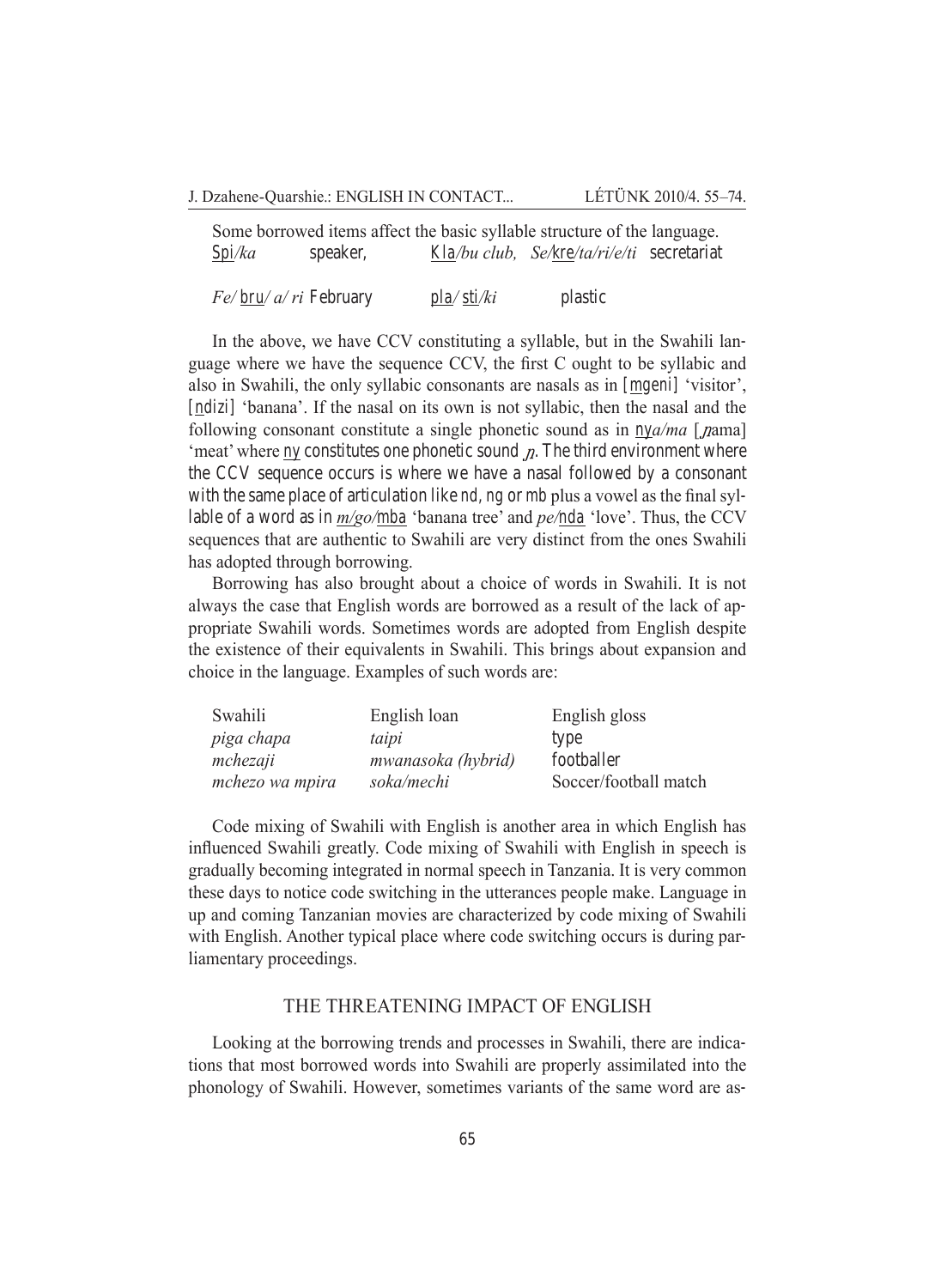similated into the language and this result in double noun classifications (the same noun being assimilated into two different noun classes). A typical example is *klabu/kilabu* where *klabu* is integrated into class 9/10 and *kilabu* into class 7/8. These classifications are not based on any semantic considerations but purely phonetic consideration.

There are also a few cases where certain syntactic rules in Swahili are violated due to the influence of English syntax. This occurs especially in newspaper reporting. For example, in English a sequence such as 'July 15' is accepted for fifteenth July. In Swahili the day comes before the month, as in: *Tarehe nne, Julai, waka elfu mbili na kumi* (*4 Julai, 2010)* but due to the influence of English, newspaper reports that include dates consistently adopt the English style as in *Julai 15, Novemba 21* etc.

Another such instance is the use of expressions such as: *Barack Obama, 47* in Swahili newspapers. This sequence is typically English; it will take a whole relative clause to express this in Swahili as in: Barack Obama *ambaye ana umri wa miaka 47* or Barack Obama *ambaye ana miaka* 47. These are examples of syntactic interference from the influence of English and should this happen too often, it could pose a problem in Swahili syntax in the future.

One positive thing about borrowing in Swahili that strengthen it is the fact that more nouns are borrowed than verbs. Often the meanings of existing verbs are extended to cover borrowed concepts. In addition, most of the borrowings are lexical.

Again, the fact that Swahili was able to thrive despite the several centuries of contact with Arabic, could be an indication that Swahili would continue to thrive despite its contact with English.

#### Threats of Language Shift

Despite the fact that English has been a great source of enhancement to the Swahili language through various forms and levels of borrowing, it poses a subtle but growing threat to the Swahili language in other ways. A close look at the current language situation in Tanzania in terms of language choice in education, advertising, and the impact of globalisation in the area of international business and international market indicates that the influence of English in Tanzania is on ascension. A growing number of Tanzanians are beginning to prefer and pursue English medium in schools for their children and wards. As early as the preschool stage, many parents send their children to English medium crèches.

Code-mixing of Swahili with English is fast becoming the norm in the speech of the literate. As a result of globalisation and the movement towards a more liberal economy, many international businesses have flooded Tanzania, and these come along with non-Swahili speaking employees, therefore increasing the use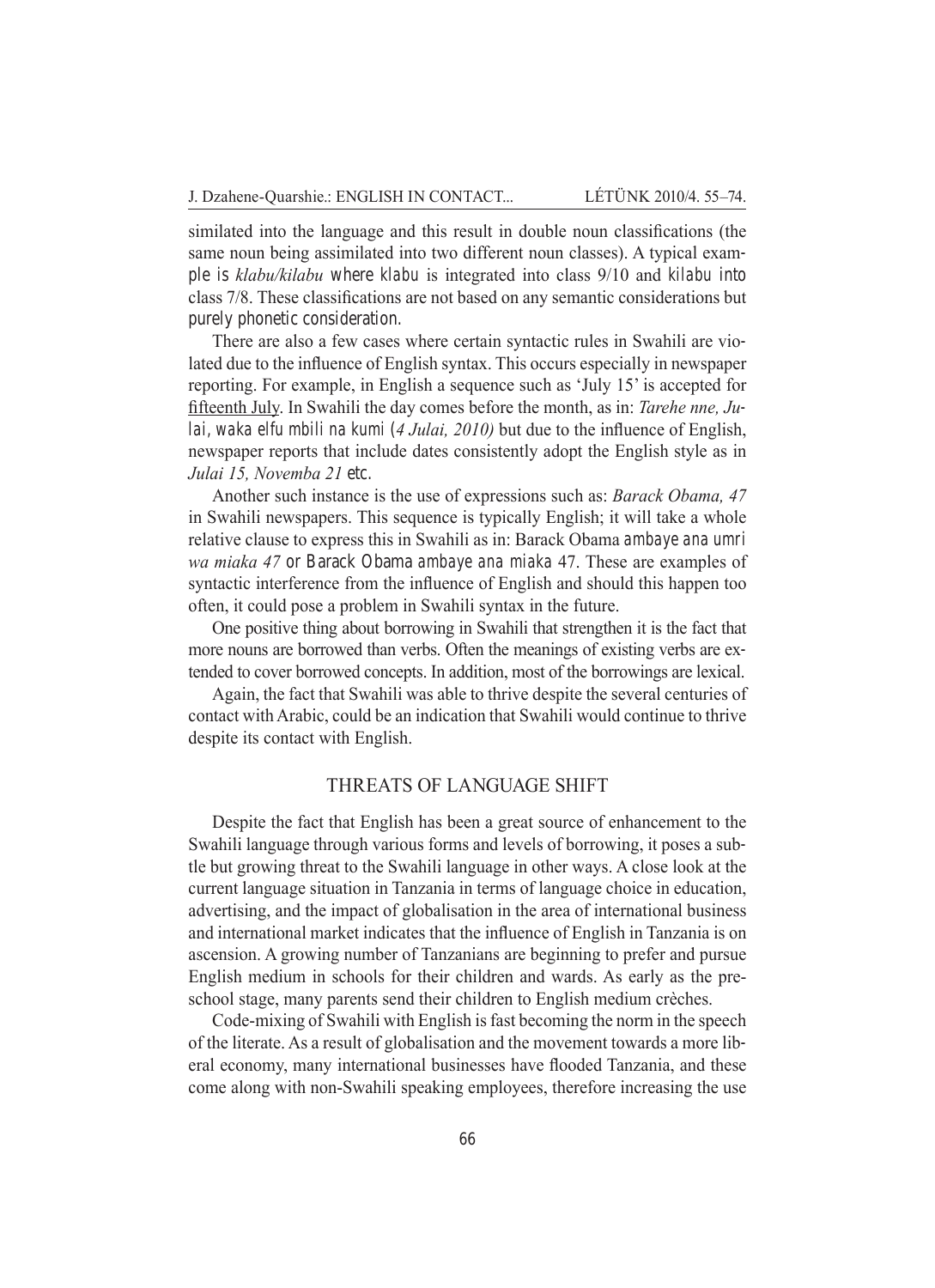of English in the day-to-day communication situations. Gradually the languageshift phenomenon has begun with some parents using English as medium of communication at home. Those whose children attend English medium schools are particularly encouraged by the schools to speak English with their children in order to improve their proficiency in it.

If the rate of the pursuance of the English language in these areas continues, its threat to Swahili will continue to increase. There is evidently some level of language shift taking place, such as shifting from Swahili medium to English medium education and increased tendencies to code mix Swahili with English. The influx of foreign investors promotes the use of English rather than Swahili. The desire to participate fully in a global world further puts Swahili at the risk of endangerment. Although the enriching effects of borrowing from English are readily visible, there is a subtle threat which the growing consciousness and pressure from the English language poses to the Swahili language.

That gradually some Tanzanians are beginning to prefer English-medium primary education for their children is a reality (RUGEMALIRA 2005; RUBAgumya 1992; Dzahene-Quarshie 2009a, (www.moe.tz/pdf/regips.pdf). This trend certainly is one of the vices that come with the globalisation process. There is every indication that many more English-medium schools will be established and at a much faster rate and the possibility that they may pose a threat to Swahili-medium schools cannot be ruled out.

Another impact of English on Swahili is manifested in the current language situation in Tanzania. The pressure of English is so strong that it has led to the government's inability to implement the long-standing proposed Swahili medium policy in secondary education, (using Swahili as the medium of instruction) although the agencies charged with preparation and implementation have long completed the task.

### Evaluation and Conclusion

Looking at the borrowing trends in Swahili, there are indications that most borrowed words into Swahili are properly assimilated into the phonology of Swahili. However, there are a few cases where certain rules in Swahili are violated especially in newspaper reporting, and should this happen too often it may pose a problem in the future.

One positive thing about borrowing into Swahili from English that strengthens it is the fact that most of the borrowings are lexical. More so, more nouns are borrowed than verbs. For example, in football reporting, although a lot of nouns are adopted from English, most of the verbs used are existing indigenous ones whose usages are extended to cover the senses of the English verbs.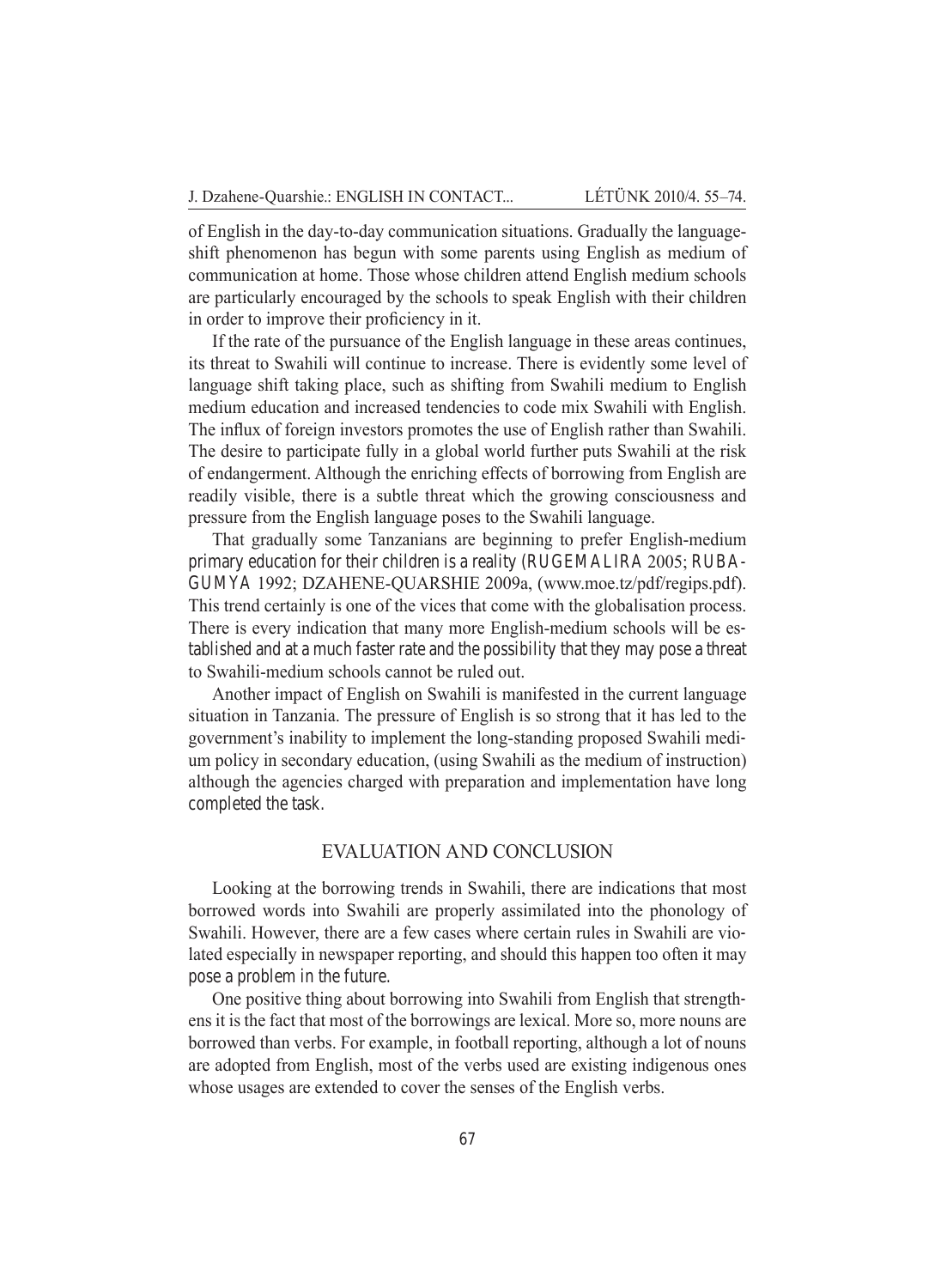Again, Swahili's ability to thrive despite its several centuries' contact with Arabic could be an indication that Swahili would continue to thrive in spite of its contact with English. A language becomes endangered when the rate of acquisition by children gradually decrease, when the attitude of the whole community towards it is negative, and when the level of impact of the dominant language increases (CRYSTAL 2000). These situations are indicators of a gradual language shift in the future, and they represent emerging trends in Tanzania today. It is not justifiable for the blame to be put on English alone, regardless of the fact that in the long term English influences on Swahili may become threatening.

The fact is, dissociation from English is tantamount to dissociation with the global world; more economically powerful states like European countries and even China are opening up to English for all the right socio-economic reasons. The probability of Swahili becoming obsolete is very slim. Because the role of Swahili as the preferred language of communication at various levels is very much entrenched, it will remain the language of communication at the market, at public places, at schools and in most homes for a long time to come.

"*If a bilingual ethos were more manifest in the metropolitan community, then there would be far less voluntary abandonment of language by indigenous speakers, and the terminology of threat would not be as widespread as it currently is.*" (CRYSTAL 2000: 88)

From the above discussion, it can be seen that the enriching impact of English on Swahili is enormous, and without its input, the growth of the Swahili language is likely to be stunted. On the other hand, the current trend may easily lead to the situation where English may influence the Swahili language to the extent that it may pose a real threat to it. The impact of the contact between English and Swahili therefore can be viewed as paradoxical. On the one hand, it acts as an enhancing agent; however, there is the possibility that it may pose a threat.

Nevertheless, in all these it must be noted that globalization has very much to do with the current situation in Tanzania and other nations of the world. If the most powerful nations of the world are not able to resist the English language, the question is whether efforts at resisting the influence of English will ensure the sustainability of Swahili? The impact of English is not felt by Swahili only but even the relatively powerful languages such as Danish, German and Spanish, as reported by D'ARTIBALE et al. (2008). China, which has been very protective of its languages, has now opened up to English, and the teaching of English over there has become a reality.

For Swahili we believe the positive impact of English far outweighs its negative impact. However, it will be advisable for measures to be put in place by Tanzania to ensure that while the acquisition of English ensures participation in the global market, the entrenchment of Swahili in fields such as literature and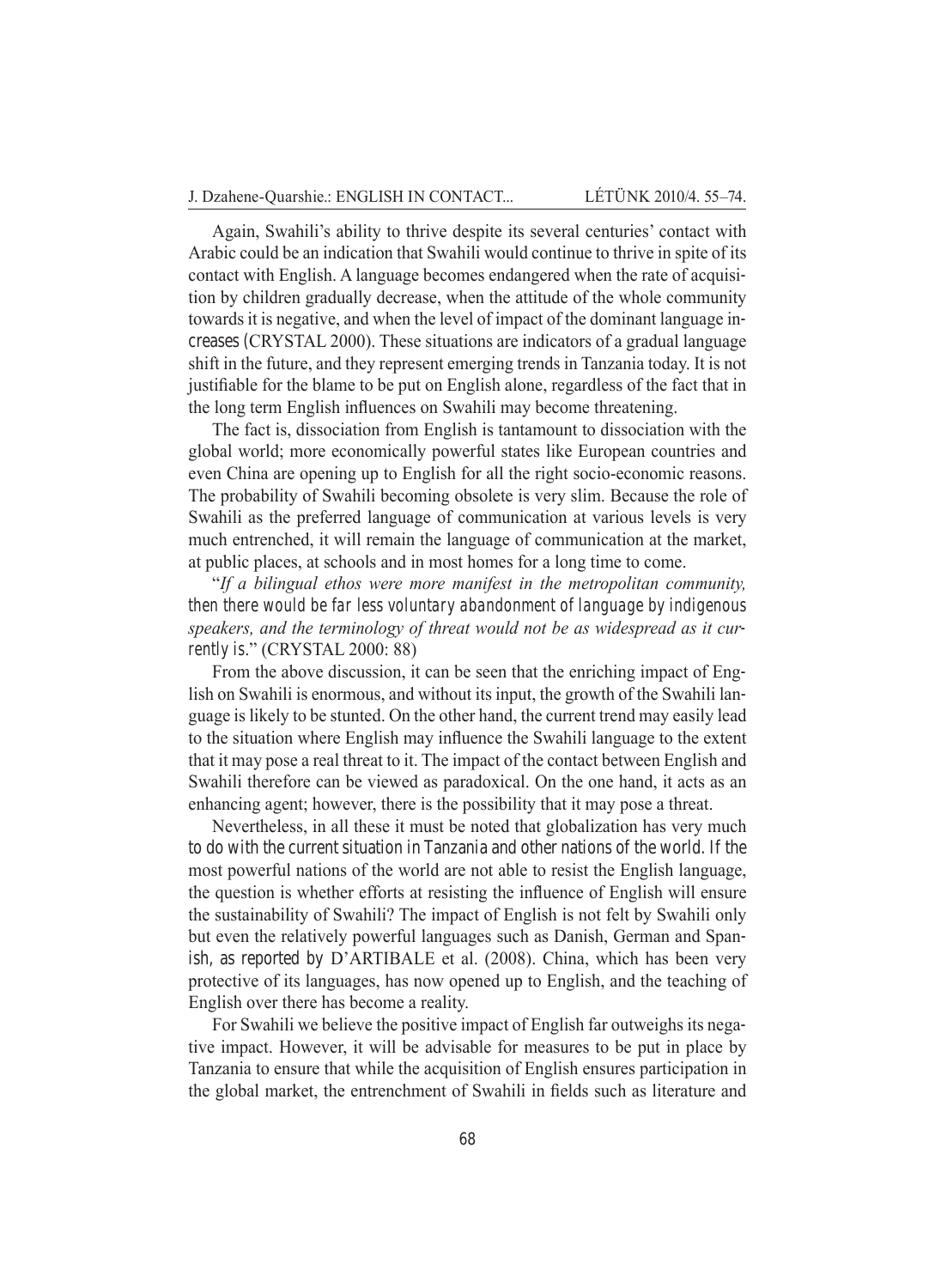social communication would be maintained. There is the need for all stakeholders to put concrete measures in place to ensure the sustenance of the Swahili language now and in the distant future.

#### **REFERENCES**

- BASTARDAS-BOADA, A. 2007. Linguistic Sustainability for a Multilingual Humanity. Glossa. *An Interdisciplinary Journal* (on-line) 2(2)
- CRYSTAL, D. 1997. *English as a Global Language*. Cambridge: Cambridge University Press.
- CRYSTAL, D. 2000. *Language Death.* Cambridge: Cambridge University Press.
- D'ARTIBALE et al. 2008. *The Influence of English on Other European Languages* http:// rudar.ruc.dk/bitstream/1800/2966/1/Final%20Project.pdf
- DUA, H. R. 1993. *The National Language and the Ex-Colonial Language as Rivals: The Case of India*. Sage Publications Ltd. 293 - 306
- DU HUI, 2001. The Globalization of the English Language: Reflections on the Teaching of English in China. *International Education Journal* Vol 2, No 4
- DZAHENE-QUARSHIE, J. 2009a. English versus Swahili in Tanzania: The Win-Win Situation, in Moshi, Lioba and Akinloye Ojo (eds). 2009. *Language Pedagogy and Language Use in Africa.* London: Adonis & Abbey Publishers Ltd. 61-82
- DZAHENE-QUARSHIE, J. 2009b Globalization of an African Language: Truth or Fiction? *Legon Journal of the Humanities* Vol. 20
- ECKERT et al. 2004. *Is English a 'Killer Language'? The Globalisation of a Code*. eHistLing Vol.1. 106-118
- FABUNMI, F. and SALAWU, A.S. 2005. Is Yuroba an Endangered Language? *Nordic Journal of African Studies* 14(3). 391-408
- FISHMAN, J. A. 1964. Language Maintenance and Language Shift as a Field of Inquiry. *Linguistics* 9. 32–70
- GOWER, R.H. 1952. *Journal of the International African Institute*. Edinburgh: Edinburgh University Press. 154-157
- KIHORE, Y. M. 2005. Utandawazi na Ufundishaji wa Kiswahili. *Nordic Journal of African Studies*. 14 (3). 384-390
- LADEFOGED, P. 1992. *Another view of Endangered Languages*. Linguistic Society of America. 809-811
- MAXON, R. M. 1994. *East Africa: An Introductory History.* West Virginia University Press.
- MOSHI, L. 2006. *The Globalized World Language. The Case of Kiswahili Selected Proceedings of the 36th Annual Conference on African Linguistics,* ed. Olaoba F. Arasanyin and Michael A. Pemberton, pp. 166-175. MA: Cascadilla Proceedings Project.
- PETZELL, M. 2005. Expanding the Swahili Vocabulary*. Africa & Asia* No. 5, 2005, 85-107
- PHILLIPSON, R. 1992. *Linguistic imperialism.* Oxford: Oxford University Press.
- RUBAGUMYA, C. M. 1991. Language Promotion for Educational Purpose: The Example of Tanzania. *International Review of Education*. Vol. 37, No. 1: 67-85
- SEWANGI, S. S. 2007. Uundaji wa Istilahi za Kiswahili Kileksikografia na Athari Zake, *Nordic Journal of African Studies* 16(3). 333-344
- TONKIN, H. 2003. *Language and Society*; *Issues in Global Education*. Occasional Paper from the American Forum for Global Education. No. 178.1-24